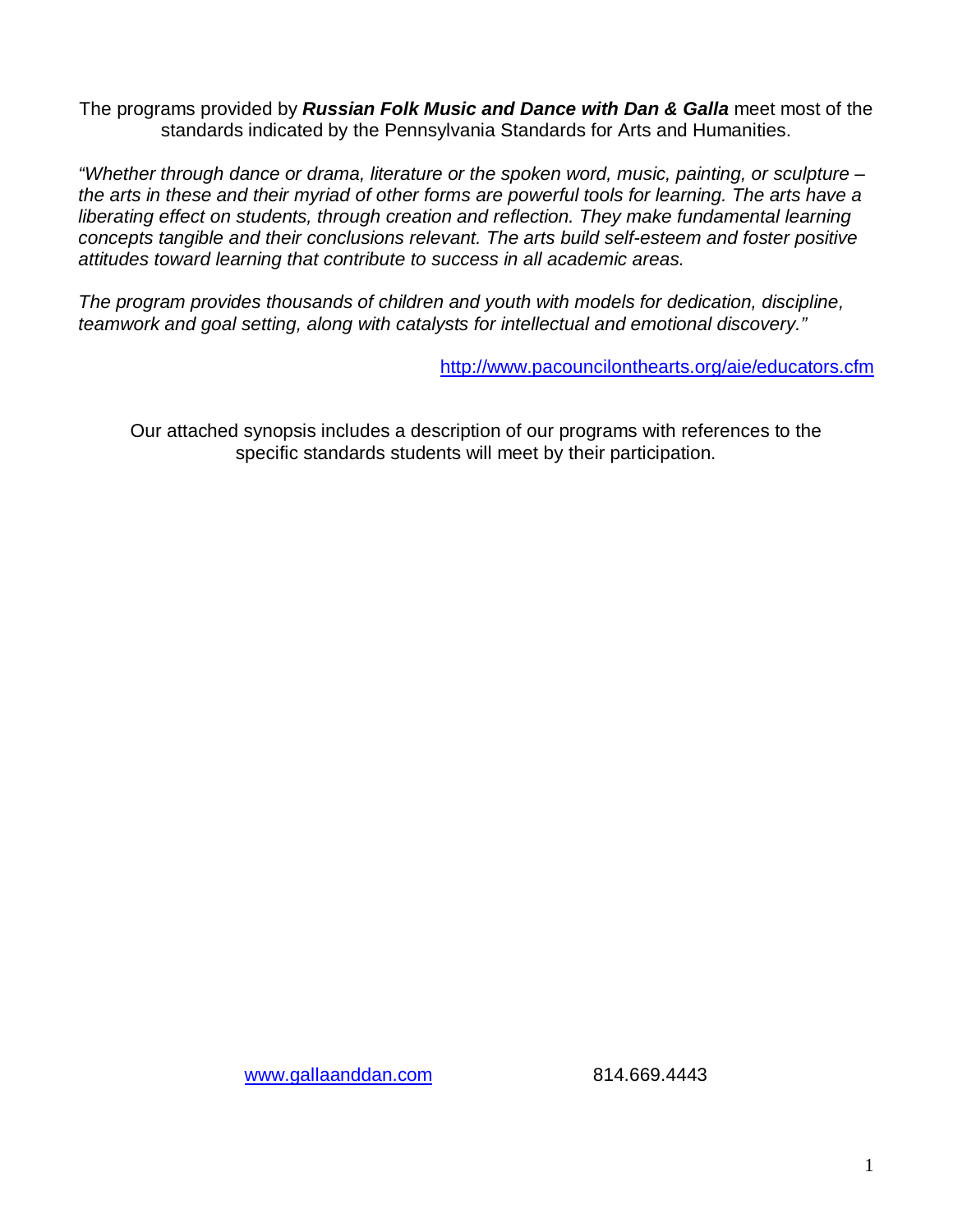As described in the 2002 Academic Standards for the Arts and Humanities by the Pennsylvania Department of Education, *"Pennsylvania's public schools shall teach, challenge and support every student to realize his or her maximum potential and to acquire the knowledge and skills needed to know and use the elements and principles of each art form to create works in the arts and humanities"*.

## **THE ACADEMIC STANDARDS**

#### **9.1 Production, Performance and Exhibition of Dance, Music, Theatre and Visual Arts**

- A. Elements and Principles in each Art Form
- B. Demonstration of Dance, Music, Theatre and Visual Arts
- C. Vocabulary within each Art Form
- D. Styles in Production, Performance and Exhibition
- E. Themes in Art Forms
- F. Historical and Cultural Production, Performance and Exhibition
- G. Function and Analysis of Rehearsals and Practice Sessions
- H. Safety Issues in the Arts
- I. Community Performances and Exhibitions
- J. Technologies in the Arts
- K. Technologies in the Humanities

## **9.2 Historical and Cultural Contexts**

- A. Context of Works in the Arts
- B. Chronology of Works in the Arts
- C. Styles and Genre in the Arts
- D. Historical and Cultural Perspectives
- E. Historical and Cultural Impact on Works in the Arts
- F. Vocabulary for Historical and Cultural Context
- G. Geographic regions in the arts
- H. Pennsylvania artists
- I. Philosophical context of works in the arts
- J. Historical differences of works in the arts
- K. Traditions within works in the arts
- L. Common themes in works in the Arts

## **9.3 Critical Response**

- A. Critical Processes
- B. Criteria
- C. Classifications
- D. Vocabulary for Criticism
- E. Types of Analysis
- F. Comparisons
- G. Critics in the Arts

## **9.4 Aesthetic Response**

- A. Philosophical Studies
- B. Aesthetic Interpretation
- C. Environmental Influences
- D. Artistic Choices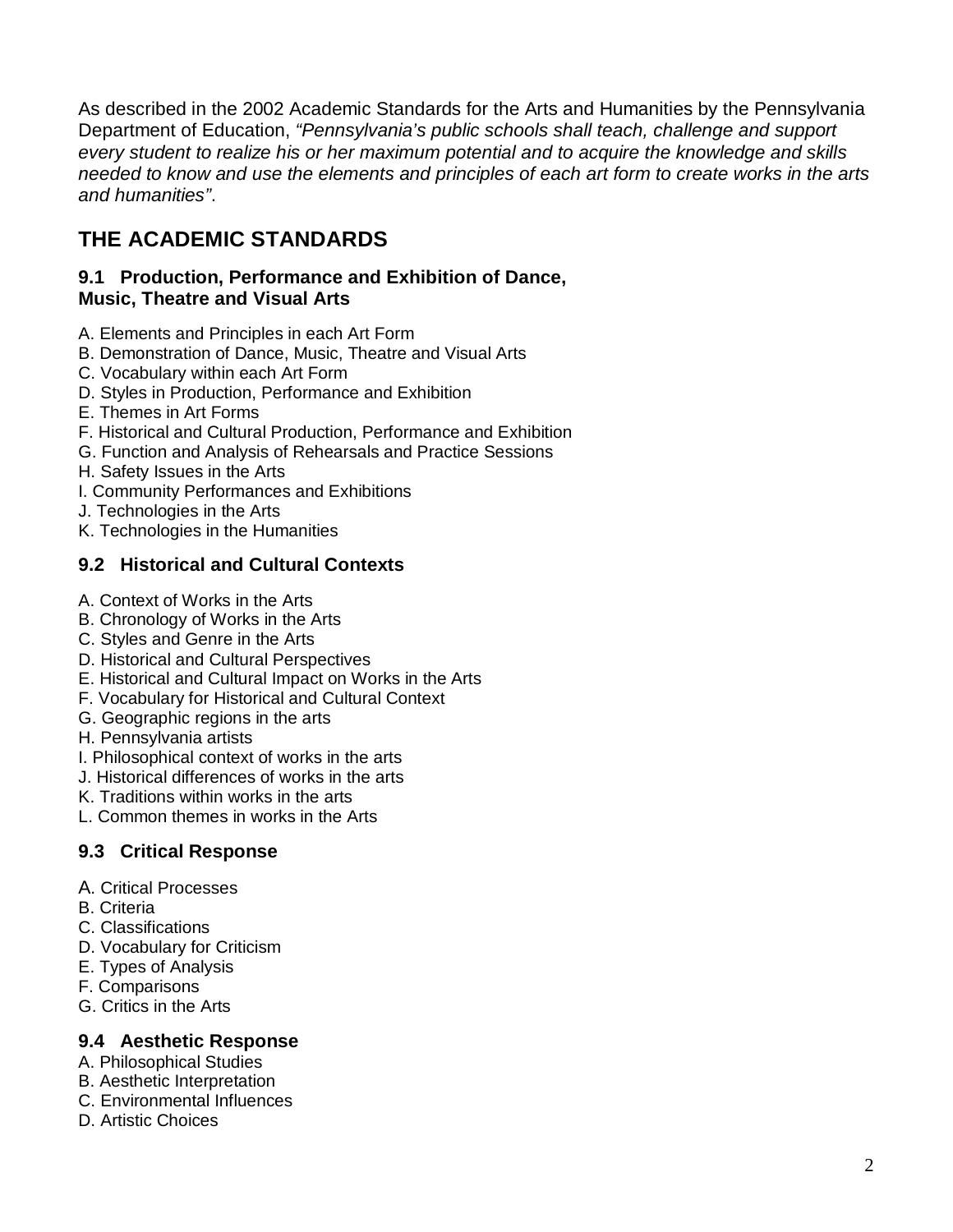## **Russian Folk Music & Dance Dan & Galla**

**[Includes references to the specific standards indicated by the Pennsylvania Standards for Art and Humanities.]**

## *Artists' Background*

Dan & Galla have been professional musicians, educators and entertainers for over 15 years. Galla's mother was born in Russia and escaped with her family as a young girl. She was raised in Japan and brought to this country as a war bride. Galla (Russian name pronounced Găh-lah) grew up speaking Russian and surrounded by Russian music, culture and customs. She learned to play the balalaika, flute and guitar, often singing and performing at Russian gatherings and special events. She has an avid interest in the music she grew up with and especially enjoys the "lyric songs" known for their emotion and spirit.

 Dan, originally from Iowa, grew up playing the piano, accordion, trumpet and trombone. He not only has studied numerous styles of music throughout his career, he also is a composer and an arranger. He transcribes Russian folk songs from old recordings and adapts them for solo balalaika and accordion as they are performed by Dan & Galla.

 Both are very involved in high school dramatic productions and direct a musical each year. This husband and wife team enjoys working with all ages  $K - 12$ , as well as college level, and they teach privately. They are in demand for cultural shows, workshops in music appreciation and drama, dance and more.

#### *Background of Russian Folk Music* **[9.2. A, C, D, E]**

 Since the 19th century the Western world has become acquainted with the richness of Russian folk songs, mainly through the symphonic and operatic works and songs of her leading composers, who have woven these tunes into the fabric of their own creations. The melodies express a full range of emotions from utmost joy to heart-rending sorrow and have always been an integral part of the Russian people throughout her turbulent history. These spirited folk songs have maintained their popularity from Old Russia to modern Russia today.

#### *Russian Folk Music – Instruments and Style* **[9.1 C; 9.2 F]**

 Dan & Galla sing and perform their songs on the traditional Russian 3-stringed instrument (balalaika), flute and guitar, accompanied by the accordion which was introduced to Russian folk music by Catherine the Great. The songs are very exciting and melodic with many tempo changes.

**Balalaika:** Triangular, 3-stringed Russian folk instrument.

**Accordion:** A portable keyboard wind instrument in which the sound is produced by wind forced past reeds by means of a handoperated bellows.

#### *Performance Synopsis* **[9.1 A-K]**

 Dan & Galla offer a lively performance of the folk music of Russia, entwined with the story of Galla's family in Russia and later in Japan. Students are taught "Are You Sleeping Brother John" in Russian and are encouraged to come onto the stage and play tambourines with the faster songs. Audience participation is always an important and very popular part of this presentation. Target groups of students are featured as Russian folk dancers in colorful costumes. Another group of students performs a short play by Tolstoy. In the classroom, students enjoy a folk art display, experience the Russian (Cyrillic) alphabet and learn words in Russian. They are especially encouraged to find out about their own heritage, their own interests in life and to be the best they can be at whatever they choose.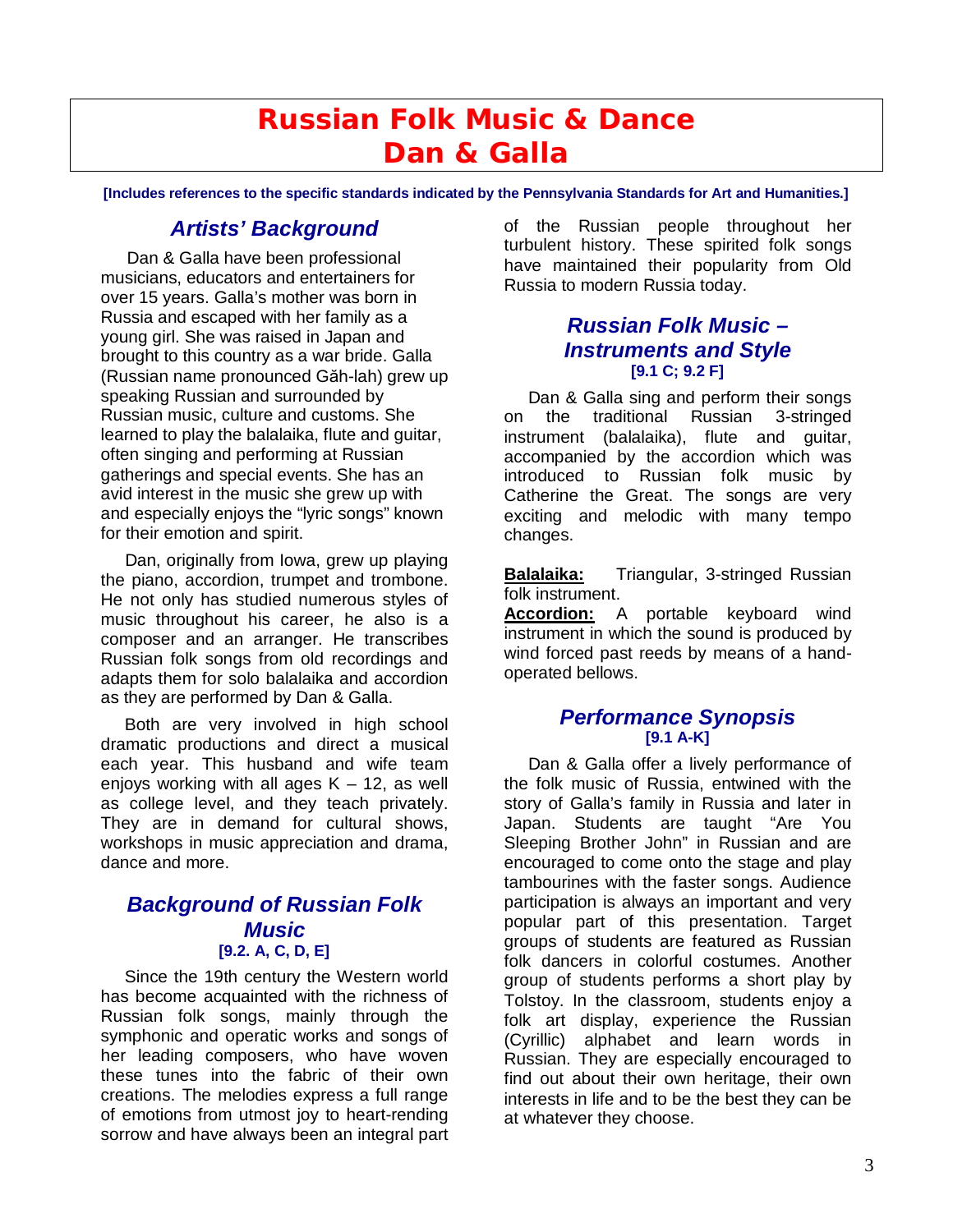#### *Suggested Pre-performance Discussion and Activities* **[9.2 D, E, G, H, I, K, L]**

- 1. Locate Russia on the map. Explain that Russia is very large:  $2\frac{1}{2}$  times larger than the USA with 11 time zones.
- 2. Show students the Russian (Cyrillic) alphabet\*. Forming the words and students' names with these foreign letters is a highlight of our classroom presentations.
- 3. Show pictures of or have the students search the internet for examples of Russian folk art. The Russian "nesting" matryoshka dolls and wood carvings are always very popular and we bring several for "hands-on" fun for the students.
- 4. Show pictures of the balalaika and accordion. Play some examples of Russian music folk, classical to familiarize students with the music of this culture. Play some balalaika and accordion music.

\*A copy of the Russian alphabet and CDs of Russian folk music are available from Dan & Galla.

#### *Post-Performance Discussion* **[9.2 F, J, L]**

1. Galla describes her experience growing up in a Russian-influenced household and learning the Russian language. How do you suppose that benefited her as a child? As an adult?

2. Share some of the new information you learned about Russian culture. What role does music play in Russian traditions? How did the music make you feel?

3. Students will have learned "Are You Sleeping Brother John" in Russian. Here is the song written phonetically to reinforce the learning in class:

> BRAHT EE VAHN, BRAHT EE VAHN, SPEESH LEE TEE, SPEESH LEE TEE, KOLA KOLA ZVONNIT, KOLA KOLA ZVONNIT DEAN DEAN DEAN, DEAN DEAN DEAN

4. Ask students to "interview" family members (grandparents, parents, relatives) - to the best of their ability to find out more about their own ethnic background. Follow up with students researching those countries to see how much the "old country" is a part of the relatively "younger" USA. Discuss how these customs make us culturally richer. Discuss Ellis Island.

## *A note from Dan & Galla…*

 We strongly feel that the more the students participate and become involved with our program, the more they will have a memorable experience with exposure to music, language, history and a culture that is foreign to them. We hope this inspires them to discover their own heritage and uniqueness; to have a better appreciation and tolerance for someone who is different.

 As part of our anti-drug/bullying philosophy, we urge the students to be individuals, to learn how to do something new, to find out what *THEY* are good at, to become all that they can be and truly get the most out of life.